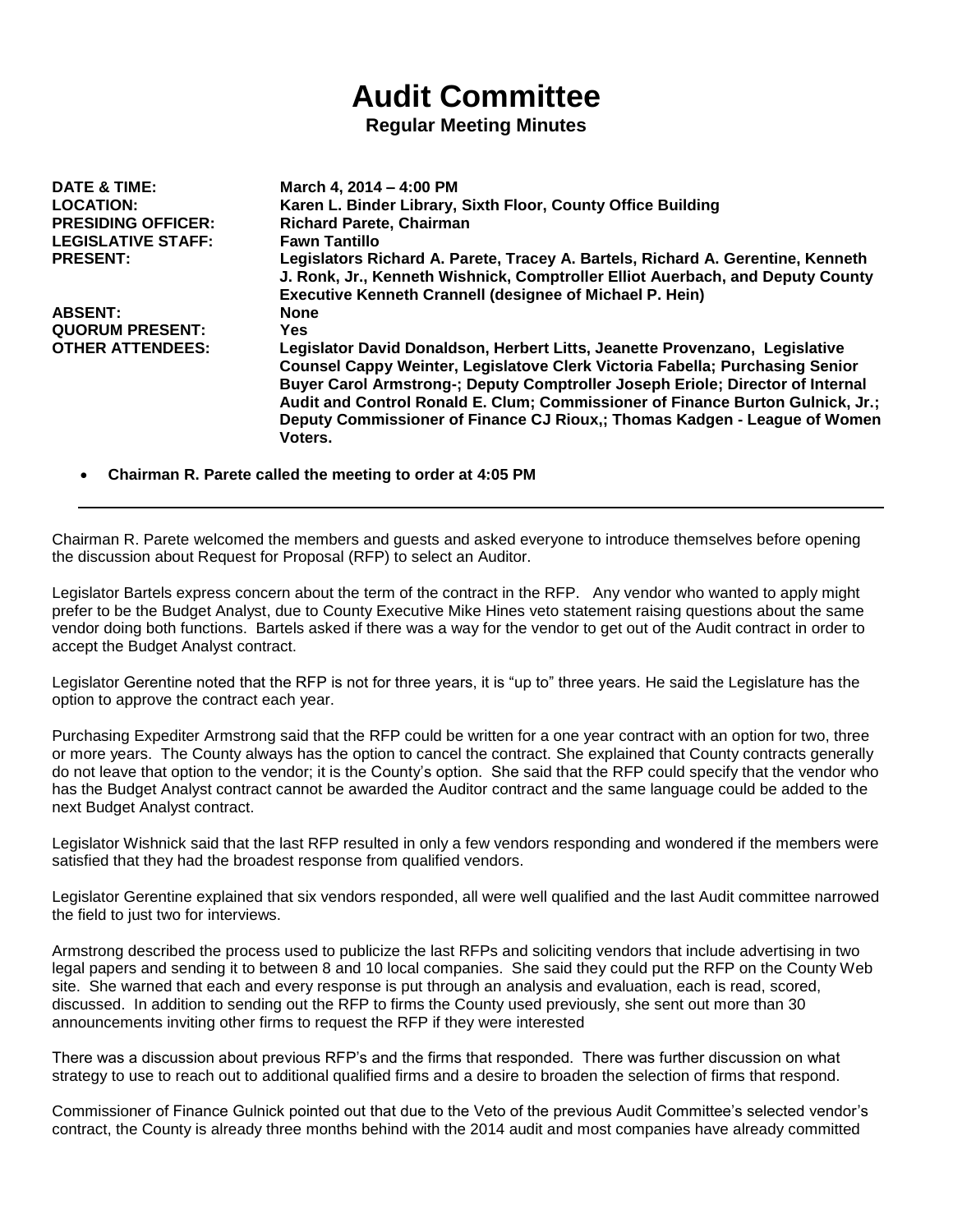staff to existing contracts. He said these vendors are planning their calendar now and Ulster County is not on their calendar. Many companies may have difficulty providing additional staffing to take on a new contract with Ulster County. This may also result in bids coming in higher than usual for the first year of the contract because vendors might need to hire additional staff to provide services if they are selected.

Commissioner Gulnick also told the committee that because he is the one that does the work the Auditor will examine, he cannot take part in the decision to choose the Auditor. He was just here tonight to answer any questions the committee may have. Once the committee begins the selection process, Commissioner Gulnick will not attend the meetings. He agrees with the written statements of the County Executive that it is important to have separate companies do the Audit and the Budget Analysis.

Comptroller Auerbach described previous efforts to select Auditors and said there were professional organizations in the Hudson Valley that could assist in distributing the RFP. He said he agreed with Commissioner Gulnick that it is important to have separate companies do the Audit and the Budget Analysis, noted that he went on record with that opinion last year and agreed that it would be a good stipulation to add to the RFP.

Legislator Donaldson said there really is no conflict with the same company doing both the Audit and Budget Analysis. He noted that many counties use the same firm for both rolls. The Auditors are not giving an opinion on their own work so there really is no conflict.

Deputy County Executive Crannell said the County Executive had the greatest respect for the Audit Committee and did not want to tell them what firm to choose, but took a stand by making a veto of that particular contract for the Auditor previously selected to make sure the County did it right. It was not a reflection on the firm chosen but a desire to complying with best practices in Government Accounting standards.

Counsel Weiner asked where that "best practice" was written and what Government Accounting standards he was referring to and was told it was the General Accounting Office (GAO) Auditor Independent Standard fact sheet from the "Yellow Book" standards. Counsel Weiner said there is clearly a difference of opinion if those standards apply to this situation. It was his opinion that they do not. Counsel Weiner cautioned everyone to be careful using the phrase "conflict of interest" as it implies the company did something inappropriate and almost rises to the level of making an accusation of a very serious charge. He has no problem putting something in the RFP to prevent one firm from doing both contracts but reminded the committee that the terms used in recordings of these proceedings is very important. Counsel Weiner said he read GAO fact sheet, the opinions of County Attorney Havranek and Legislative Counsel Guerin and the Veto message of County Executive Hein. Clearly there is a difference of opinion but recommended everyone be careful what terms we use.

Legislator Donaldson discussed the County Executive's veto of the contract for the Auditor selected by the Audit committee last year. He recognized that technically it was within his rights to veto the resolution; he feels it was against the spirit of the Charter.

Legislator Bartels agreed with Legislator Donaldson that it was not in the spirit of the Charter, but she felt diversification and having two sets of eyes look at County spending would be advantageous.

There was then a discussion about what audit reports are required, what additional audit reports would be useful, and what audit reports should be asked for in this RFP or future RFPs.

Legislator Wishnick was troubled by the public perception of a conflict of interest that requires legislators to explain the situation to constituents. He said if it came down to two qualified firms, he preferred having separate firms provide the Budget Analysis and the Audit to avoid the necessity of explaining the situation to the public.

Legislator Gerentine explained why he sees the Budget Analysis and the Audit as two completely separate things. He reminded the committee that it was the responsibility of the Legislature to set policy. If the policy is to select separate firms, it must be a policy set forth by resolution and voted on by the Legislature. He described the process used to select the previous Auditor as completely open and everyone, including the County Executive. The previous Audit Committee came out with a recommendation to the full Legislature. He feel changing the policy is a separate issue and the Audit committee needs to focus on getting out a new RFP because we are three months behind already.